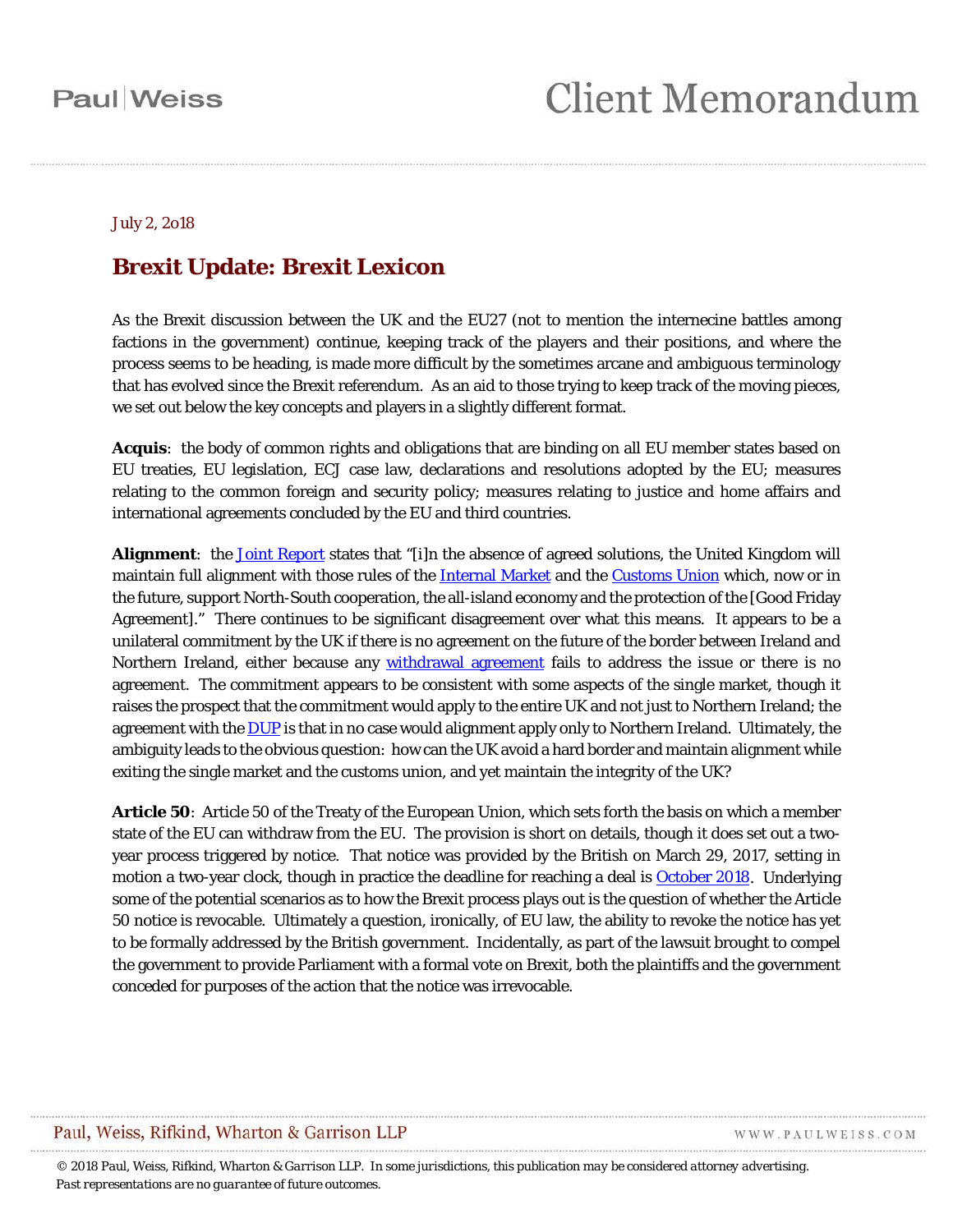## **Client Memorandum**

**Backstop**: the fall-back position on the Irish border question if no agreement has been reached to avoid the re-imposition of the [hard border](#page-6-0) between Ireland and Northern Ireland. The backstop, in theory, was agreed in December 2017, but underscoring the risks presented when broad principles are enunciated with the details left for another day, both the British and the EU27 have different interpretations. For the British, the backstop means the entire UK would be aligned within a customs union. Brussels interprets the backstop to mean that Northern Ireland remains in the customs union (as opposed to the entire UK), with customs checks at Irish sea ports for goods moving between Northern Ireland and the UK. Brussels worries that alignment is a subterfuge to allow Britain to have access to the single market without accepting the four [freedoms,](#page-6-1) and is disinclined to be willing to consider any proposal that is not focused solely on Northern Ireland. The backstop is one of two proposals to deal with the border issue, the more hard-line being maximum [facilitation.](#page-8-0)

**BRINO**: Brexit in name only, an outcome the Brexiters are increasingly fearing.

**Cambridge Econometrics Report**: an assessment of Brexit across key indicators and sectors at a subnational level assuming five different scenarios, ranging from a status quo outcome (where the UK remains in the single market and customs union) to an extreme no-deal outcome (and the UK defaults to World Trade Organization rules). The assessment, commissioned by the mayor of London and released on January 11, 2018, suggests that London will emerge relatively better than the rest of the UK following Brexit, due to its resilience to economic shocks. However, the results show that Brexit will not only reduce the size of the UK economy (compared to what may have happened if the UK remained in the single market and customs union), but will also put it on a slower long-term growth trajectory (the economy is still expected to grow, but at a slower rate than if Brexit did not occur). The worst case scenario projects 87,000 lost jobs in London and 482,000 lost jobs across the UK, and lost investment of close to £50 billion, by 2030. The mayor explained that he had commissioned and released the assessment because the government had failed to conduct its own assessment, or had but was keeping it a secret – a statement prompted presumably by the admission by **David Davis** regarding the [missing impact statements.](#page-8-1)

**Canada plus**: an FTA based on the [CETA,](#page-2-0) but also addressing matters such as aviation and fisheries.

**Canada plus plus plus (also known as Canada dry)**: a phrase first used by David Davis following the release of the Joint Report that refers to an FTA based on key elements of CETA (as well as other FTAs already agreed with countries such as Japan and South Korea), but also addressing [services](#page-11-1) (which incidentally represent close to 80% of Britain's economic activity). On December 19, 2017, Michel Barnier ruled out such a deal for financial services. He conceded that such an agreement could include judicial cooperation, defense and security, and aviation (so, perhaps Canada plus plus), but would exclude financial services. Davis has responded that the European Commission cannot "cherry-pick some sectors," meaning that goods and services should not be treated differently. The British were reported to have pressed their case in various capitals on the continent, particularly those with significant trade in services with the UK.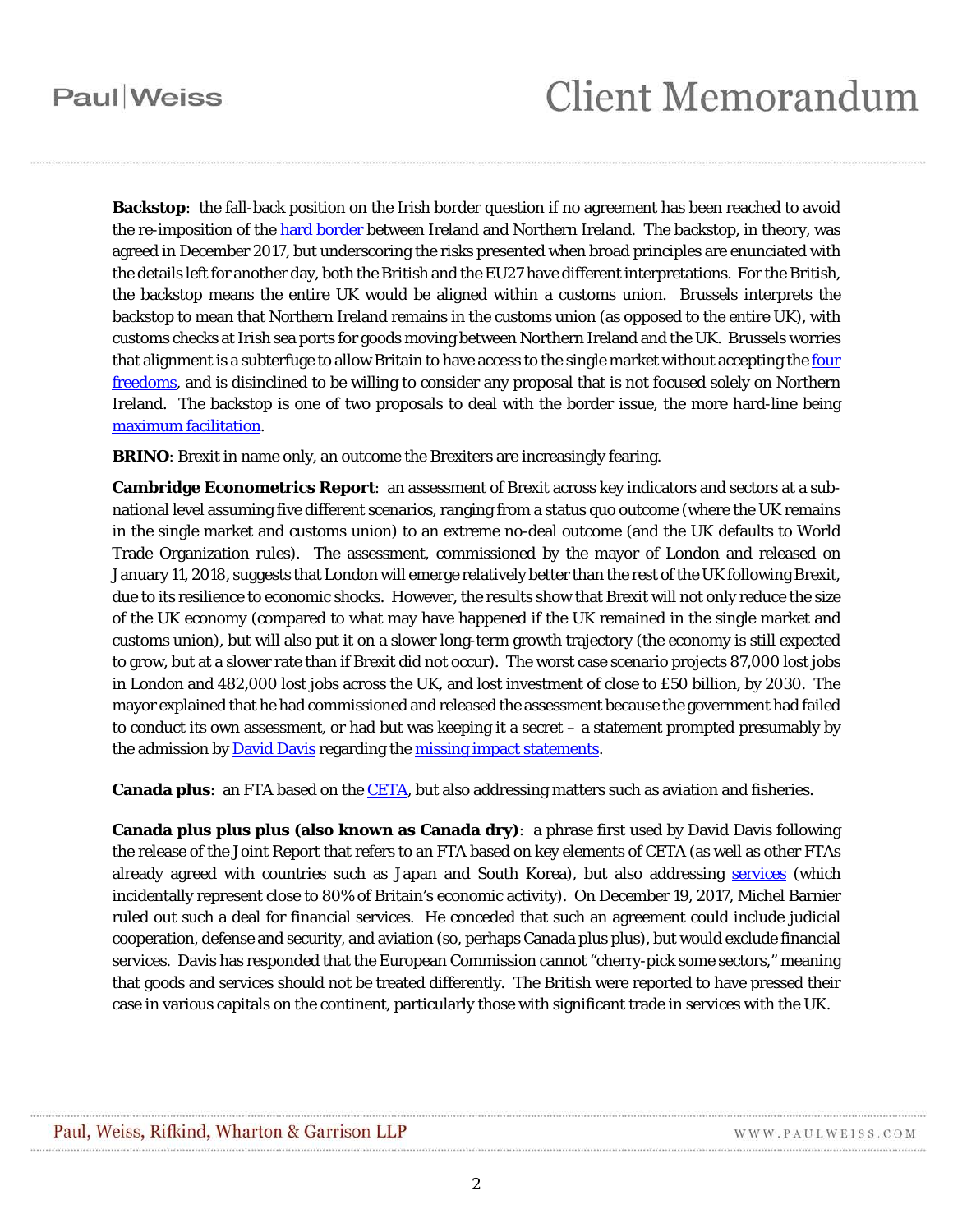<span id="page-2-0"></span>**CETA**: the EU-Canada Comprehensive Economic and Trade Agreement, an FTA that took over seven years to negotiate and finally entered into force in September 2017.

<span id="page-2-1"></span>**Cherry-picking**: EU27 negotiators have consistently maintained that Britain cannot "cherry-pick" parts of the single market, while failing to honor the four freedoms. There is a growing public recognition that failure to reach agreement on access to the EU markets for aviation, chemicals and medicines, among others, could cause serious disruptions, including disruption to supply chains. Certain government officials, as well as industry representatives, have called for these sectors to continue to be regulated by EU agencies, such as the European Medicines Agency and the Chemicals Agency (and subjecting them to EU regulatory regimes and standards, as well as ECJ jurisdiction). Continued ECJ jurisdiction would cross one of the Prime Minister's red lines. From an EU27 perspective, a hard line taken by EU negotiators and EU spokespersons against cherry-picking makes sense, as cherry-picking raises the prospect of separate deals among different member states, which is fundamentally inconsistent with EU principles and could create political dysfunction. As the EU27 member states continue to contemplate the potential benefits if business contingency plans are triggered, the unity of purpose among the EU27 could begin to fray.

<span id="page-2-2"></span>**Council Supplementary Directives**: on January 29, the Council released a supplement to its negotiating directives (first issued in May 2017). The supplement sets forth negotiating guidelines for the second phase of negotiations, including governance of the withdrawal agreement, intellectual property rights, ongoing public procurement procedures, customs-related matters needed for an orderly withdrawal from the EU, protection of personal data and use of information. The supplement also noted that the second phase must set out in unambiguous legal terms the results of the *first phase* of the negotiations. (This appears, in effect, to mean that there would be n[o transition](#page-13-0) period if the issues addressed in the first phase, particularly the thorny Irish border question, were not reflected in the withdrawal agreement.) The supplement laid out the following negotiating guidelines:

- the transitional arrangements should cover the full range of *[acquis](#page-0-0)* and apply during the transition period as if the UK were still an EU member state;
- any changes to the *acquis* should apply to and in the UK during the transition period;
- EU law should continue to apply during the transition period;
- the UK remains a member of the single market and the customs union during the transition period;
- the UK may not become bound during the transition period by FTAs entered into in its own capacity;
- existing EU regulatory, budgetary, supervisory, judicial and enforcement instruments continue to apply and be subject to ECJ jurisdiction during the transition period; and
- the transition period should not extend beyond December 31, 2020.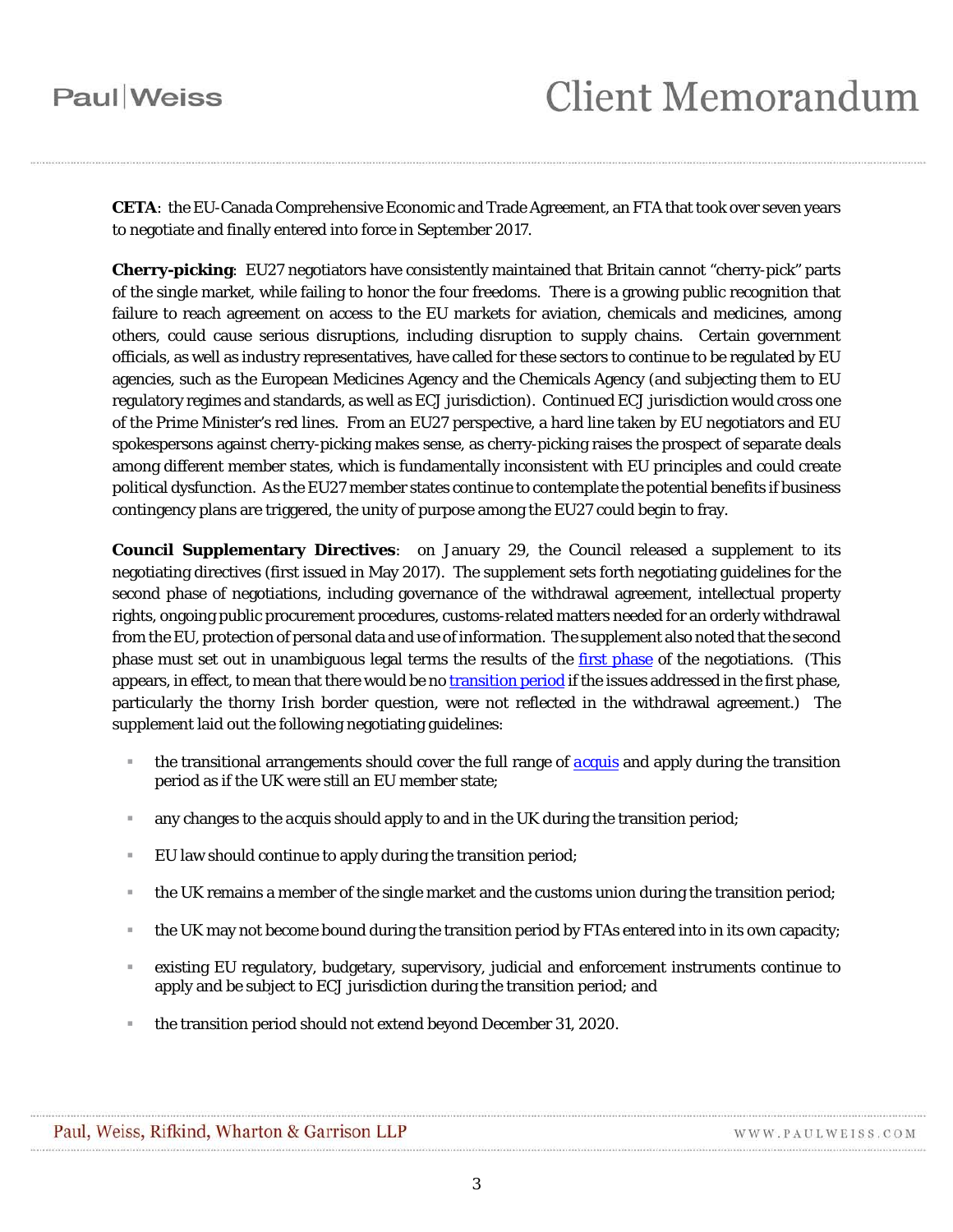## **Client Memorandum**

<span id="page-3-1"></span>**Crashing out of the EU**: failure to reach agreement by the Article 50 deadline. At this point, the UK will have left the EU, the single market and the customs union, and in respect of trade will have defaulted to the rules of the World Trade Organization. Until earlier this year, the Prime Minister's principal view on Brexit, first articulated in her Lancaster House speech in January 2017, was that "no deal is better than a bad deal." While it is fair to say that that view has moderated significantly since the June 2017 election, "no deal" nonetheless remains a very real prospect, and the threat of "no deal" continues to figure prominently in the concerns voiced by those opposed to Brexit. No deal could occur if either the British walk away (including if there is a negative vote in Parliament) or the EU negotiators walk away, or if the clock runs out and there is no appetite or time to extend the Article 50 deadline.

In an odd twist, David Davis, in a December 2017 letter to the Prime Minister that was leaked in January, stated that he had evaluated legal action against the European Commission for preparing for a "no deal" outcome and for suggesting to British businesses that the UK would be treated as a "third country" notwithstanding the prospect that alternative arrangements might be negotiated. Davis made specific reference to the concern that the EU "has adopted a number of measures that put agreements or contracts at risk of being terminated in the event of a 'no deal' scenario and/or would require UK companies to relocate to another member state." The EU Commission reminded the British that it was the Prime Minister who, in her Lancaster House speech in early 2017, had first raised the prospect of "no deal."

<span id="page-3-0"></span>**Customs partnership**: one of two temporary arrangements proposed in May 2018 by the British as a means of breaking the deadlock over the Irish border question. The other arrangement proposed by the British is the **maximum facilitation** (or "max fac") approach. The customs partnership would entail collection by the UK of customs duties, on behalf of the EU, on goods arriving in the UK and destined for the EU. In fact, all goods arriving in the UK would initially be subject to the same EU tariff, with goods remaining in the UK qualifying for rebates should the UK impose lower tariffs. The system would require the UK to track goods electronically to determine who would be entitled to rebates. The UK would be able to negotiate trade deals with third parties but could not enter into them so long as the customs partnership is in effect.

**Customs union**: members of the customs union abolish restrictions on trade in goods (but not services) within the union and apply the same tariffs to goods from outside the union, known as a common external tariff. A customs union is to be distinguished from a free trade area; the latter allows members to set their own tariffs on trade in goods with other countries. The EU is both a single market and a customs union, and it is possible to be a member of the EU customs union and not the EU single market. Were the UK to remain a member of the EU customs union, it would mitigate the impact on the Irish border; it would, however, absent special arrangements, also restrict the UK's ability to negotiate its own trade deals with third countries. At the end of January 2018, it was reported that supporters of soft Brexit were considering a customs union arrangement with the EU that would cover trade in goods only.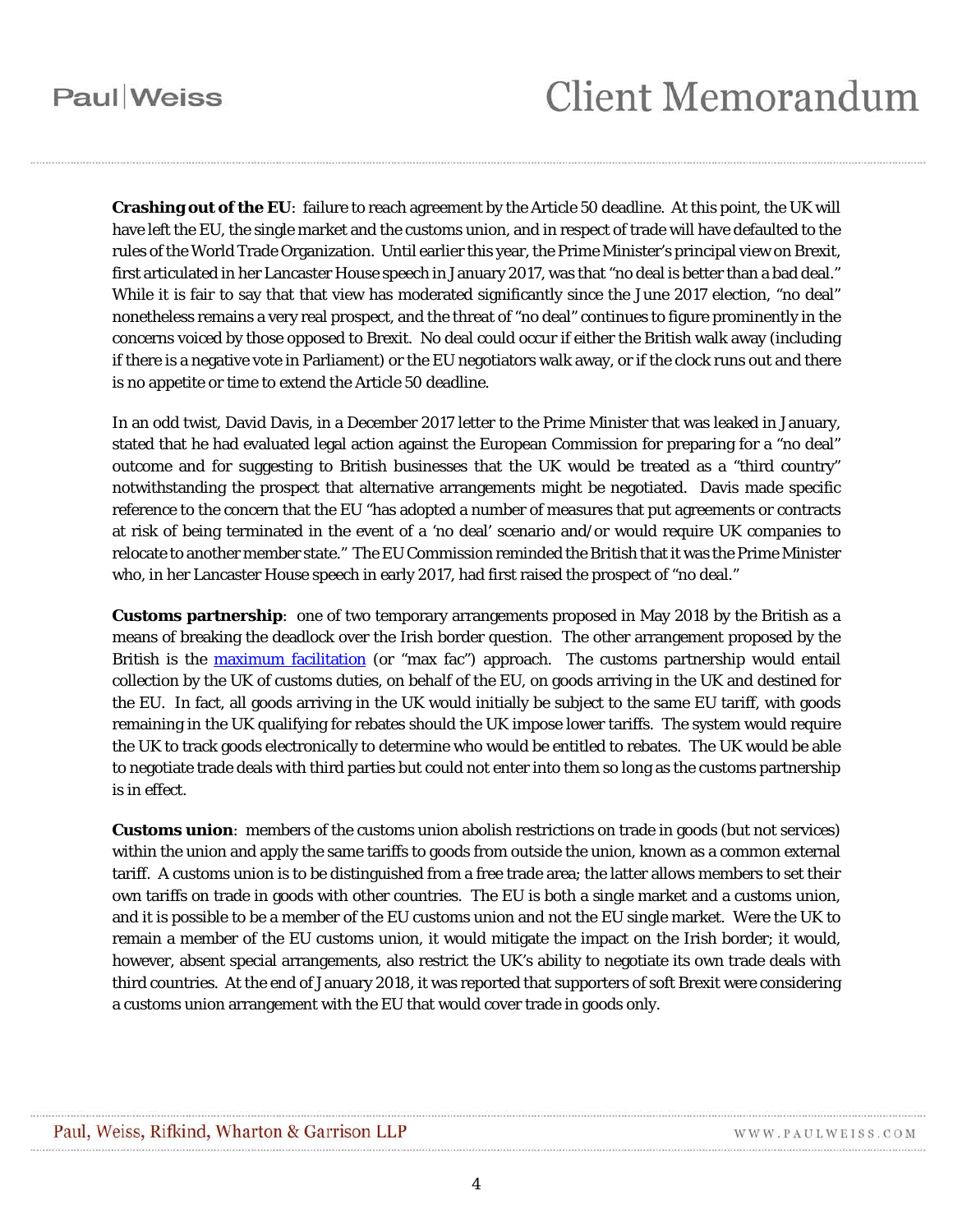**Divorce bill**: the EU27 have demanded that the UK honor a range of financial commitments as the price of leaving the EU. The obligations include contributions to the EU budget for 2019 and 2020 as well as the UK's share of projects the EU has undertaken to fund but has not yet paid for, known as *reste à liquider.*  Pension obligations for EU officials and various other items are also included. While a range of figures have been posited by the media, the parties have yet to agree on an amount and it is expected that the figure will more likely be set in October 2018. The Joint Report outlines a methodology for negotiating the amount. Whatever the amount, payments will be spread over a number of years.

**ECJ**: the European Court of Justice. The European Court of Justice is one of two courts (the other being the General Court) that comprise the Court of Justice of the European Union (CJEU).

**EEA**: the European Economic Area, which was established by the EEA Agreement in 1994 and includes the EU member states plus Norway, Liechtenstein and Iceland. The EEA extends the EU single market to the three participating EFTA members.

**EFTA:** the European Free Trade Association, which is an intergovernmental organization of Norway, Liechtenstein and Iceland as well as Switzerland. EFTA is tasked with managing the EFTA Convention (which regulates trade and economic relations among the four EFTA members), the EEA Agreement (which allows three EFTA states to participate in the EU's single market in exchange for financial contributions) and EFTA's network of FTAs with various non-EU countries. EFTA countries that are part of the EEA are exempt from the EU agriculture and fisheries regimes, and have control over their own trade policy.

**End state**: refers to the ultimate objective the UK government will seek to achieve in the second phase of talks and, in particular, the ultimate trading relationship between the UK and the EU. David Davis conceded in late 2017 that the cabinet was only then beginning to formally discuss this topic; the first formal meeting of the cabinet (in fact, the so-called "inner cabinet" of nine ministers plus the Prime Minister, dubbed by some as the "war cabinet") on this matter took place on December 18, 2017. This topic is also tied to discussions over the transition period. EU negotiators are reported to believe that by March 29, 2019 the parties will only be able to come to political agreement on the "end state," the myriad of details of which will be negotiated and agreed during the transition period.

**EU approval thresholds**: [Michel Barnier,](#page-14-3) on December 19, 2017, indicated that he expects the required threshold for approval of any future trade relationship will be more than 35 legislative bodies (including lower houses of parliament in each member state, regional assemblies and various upper chambers – 38 in total). Under EU law, certain treaties are subject to ratification only by national governments, acting through the European Council, and by the European Parliament, while those that affect national competences (so-called "mixed agreements") require the approval of national and regional parliaments. (In a May 2017 decision, the ECJ ruled that the EU had exclusive competence in all but two aspects of an FTA with Singapore – portfolio investments (*i.e.*, non-direct foreign investment) and investor-state dispute settlement mechanisms in respect of investor protection. Bifurcating an FTA and leaving the investment

WWW.PAULWEISS.COM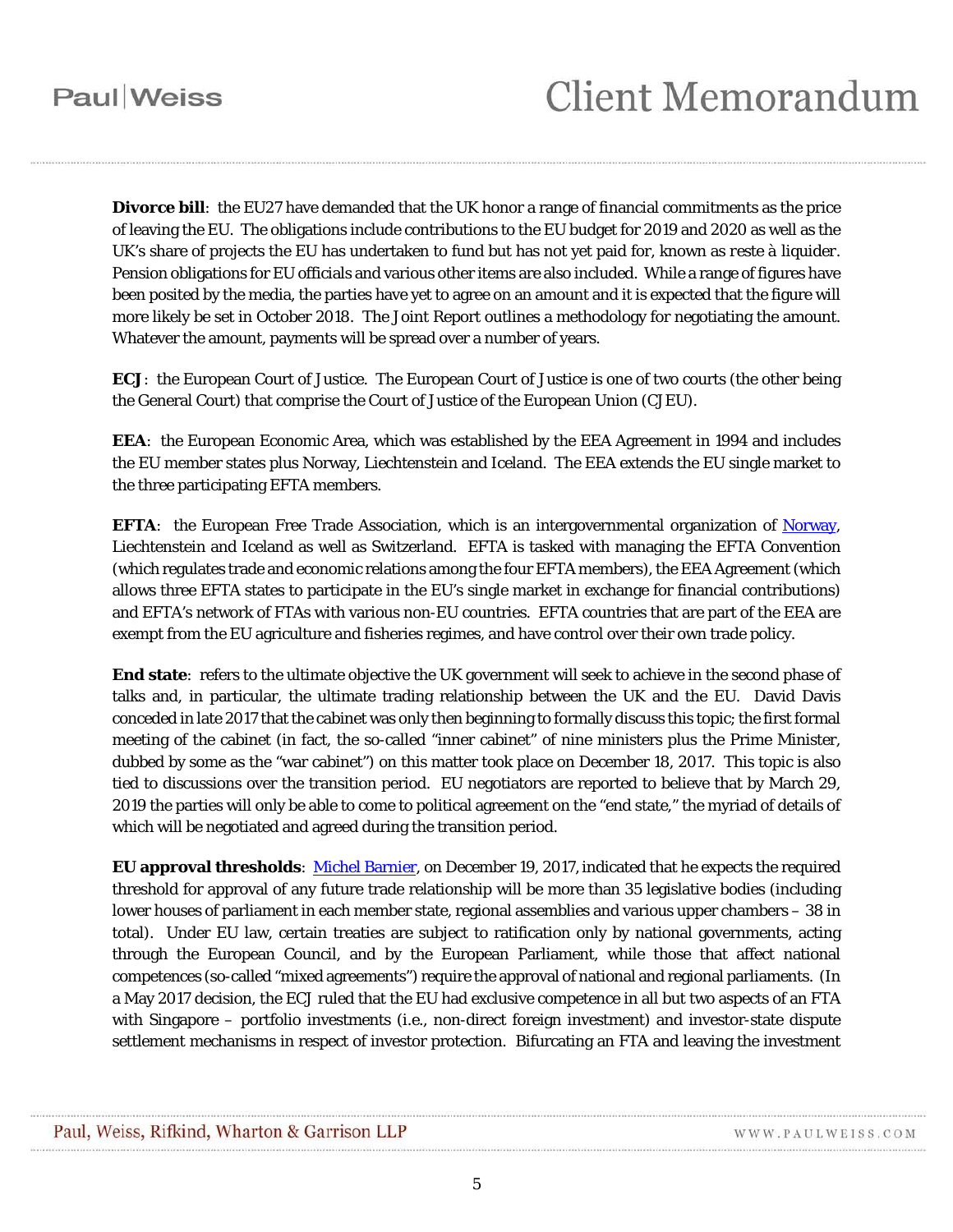provisions out, as was contemplated in September 2017 for FTAs with Australia and New Zealand, could avoid approval by national and regional parliaments.)

The withdrawal agreement will need to be "adopted" by th[e European Council](#page-5-0) by a qualified majority, which must represent 72% of the 27 remaining member states and 65% of the population, and will also need to be approved by the European Parliament, voting by simple majority.

**European Commission**: brings together 28 EU member states-appointed commissioners who formally initiate legislation for the EU.

<span id="page-5-0"></span>**European Council**: the EU institution comprised of the heads of state or government of the EU member states, together with the President of the Council (currently Donald Tusk) and the President of the European Commission (currently Jean-Claude Juncker).

**European Parliament**: the directly elected legislative body of the EU, comprised of 751 members. Article 50 provides that the European Council must obtain the consent of the European Parliament, voting by a simple majority, with respect to any withdrawal agreement. The European Parliament appointed Guy Verhofstadt as its lead representative on Brexit matters. The European Parliament has acted on various aspects of the Brexit negotiations, most recently demanding, following what it perceived was backpedalling by the British following the release of the Joint Report, that negotiations be carried out in good faith by the UK and stating that progress will depend on the UK fully respecting its commitments in the Joint Report and translating them into the withdrawal agreement.

**EU27**: the member states of the EU, other than the UK.

**Fearmongering**: during the campaign leading up to the referendum, the Leave camp accused those citing potentially disastrous economic consequences of a vote to leave the EU (and the inevitable departure) of fearmongering. More recently, efforts to characterize a hard Brexit as leading to disastrous consequences in the medium- to long-term (Brexiters will concede short-term pain) have been labelled as part of **Project Fear**.

Following the referendum, while sterling did plummet relative to the dollar in particular (and remains well below pre-referendum levels to this day), the dire economic consequences have not been felt. In fact, the relative value of sterling, together with more positive global growth, has supported overall positive growth in Britain since the referendum. The *Financial Times* cites a range of estimates (as of June 2018) that growth has slowed between 1% and 2% of gross domestic product due to Brexit (representing a hit of between £20 and £40 billion). In terms of stock price movements, British businesses that generate significant revenues outside the UK have benefitted since the referendum, while companies with a substantial domestic focus have not. The disparity between the two is reported at an all-time high. Looking forward, however, prospects may be less certain, in that while sterling is expected to remain under pressure,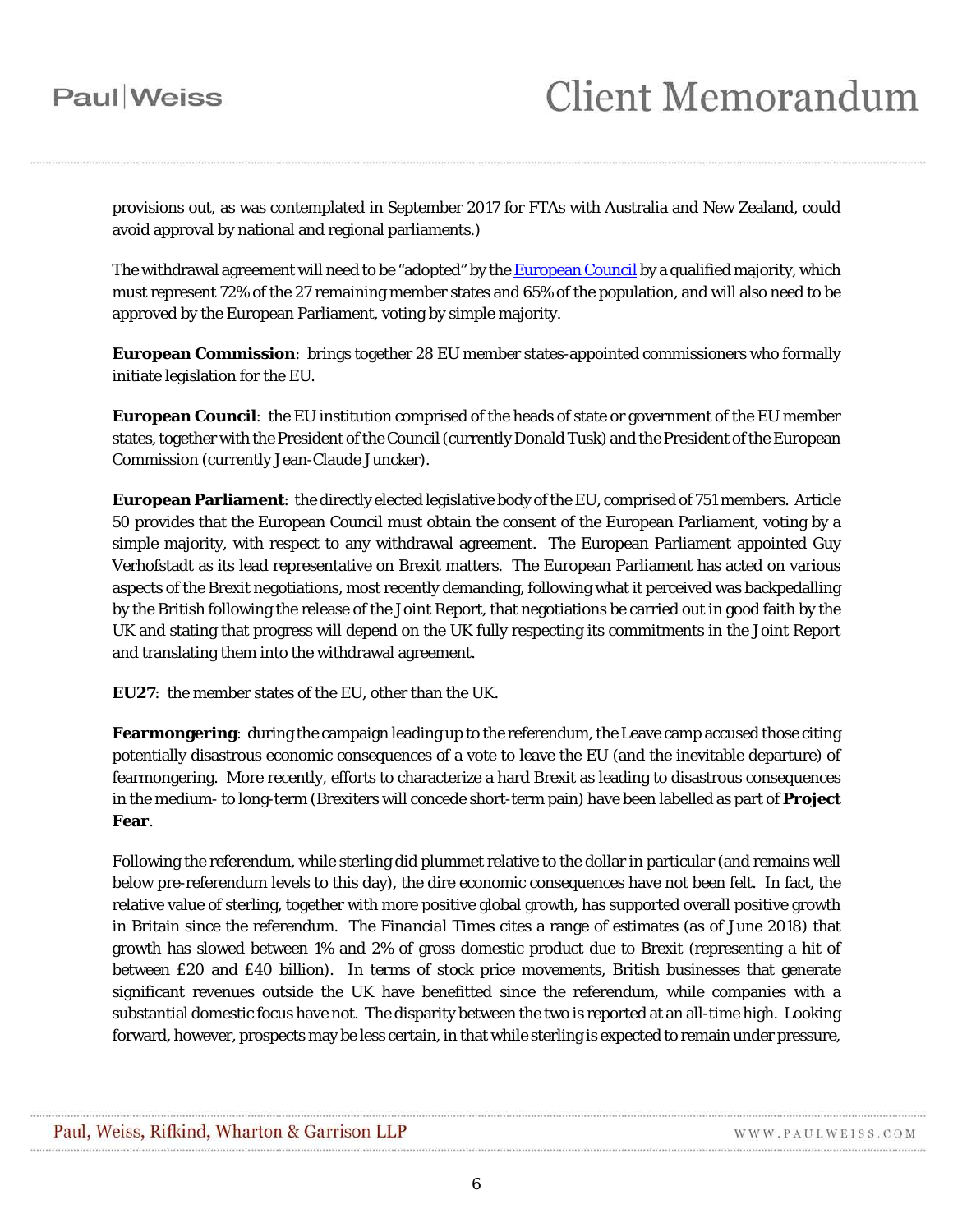the companies benefitting most from the devaluation in sterling terms may be more exposed to threats to their supply chains, whether in the form of trade wars or from a hard Brexit.

<span id="page-6-2"></span>**First phase**: the EU27 insisted that negotiations over any transition period and the trade relationship (the second phase) would only begin once "substantial progress" had been made on three issues: the rights of EU citizens in the UK and the rights of British citizens in the EU27, the divorce bill and the border between Ireland and Northern Ireland. On December 15, 2017, EU27 leaders determined, based on the Joint Report, that substantial progress had been made to move the Brexit negotiations on to trade and the post-Brexit relationship. As of June 2018, the Irish border issue remains very much in contention.

<span id="page-6-1"></span>**Four freedoms**: free movement of goods, services, capital and people, which is the cornerstone of the single market. Of these, the target of the Leave campaign was the freedom of movement of people – unrestricted entry by EU citizens into the UK. While early proponents of what ultimately became the Leave campaign focused more on taking back control over laws and regulations (referred to as "regaining sovereignty"), for many supporters of the Leave campaign it was all about immigration.

**Forty-eight letters**: the submission of 48 letters to the chairman of the backbench 1922 committee would trigger a vote of no confidence, which in turn would lead to a leadership contest in the Conservative Party, if the Prime Minister failed to win the confidence vote or won it by a narrow margin.

**FTA**: a free trade agreement. Free trade agreements determine the terms of trade between or among contracting parties, and in particular are intended to reduce barriers to free trade, such as tariffs and quotas. These agreements also cover topics such as intellectual property rights, competition policy and government procurement.

<span id="page-6-0"></span>**Hard border**: the Republic of Ireland is a member of the EU and transporting goods across its border with Northern Ireland currently requires no customs checks. Brexit raises the spectre of border checks on the frontier between Ireland and Northern Ireland. Doing so, however, raises a range of highly charged issues that harken back to the violence between republicans and unionists that ultimately abated following the signature of the Good Friday Agreement. The establishment of a hard border is viewed by many as potentially imperilling the peace process.

**Hard Brexit**: there is no clear definition of a hard Brexit or a soft Brexit, and the context in which the terms are used matters. It is best to think of these two terms as the extreme ends of a continuum on which can be plotted varying degrees of closeness of the relationship between the UK and the EU following Brexit. The more doctrinaire of the supporters of the Leave campaign (led in the cabinet by the Foreign Secretary Boris Johnson and the Environment Secretary Michael Gove – the [Brexiteers\)](#page-14-4) call for a complete break from the EU in terms of regulation and governance. For them "take back control" means control over borders and full sovereignty over legal and regulatory matters. A hard Brexit, at the very least, means leaving the single market (to avoid freedom of movement into Britain) and can also mean leaving the

WWW.PAULWEISS.COM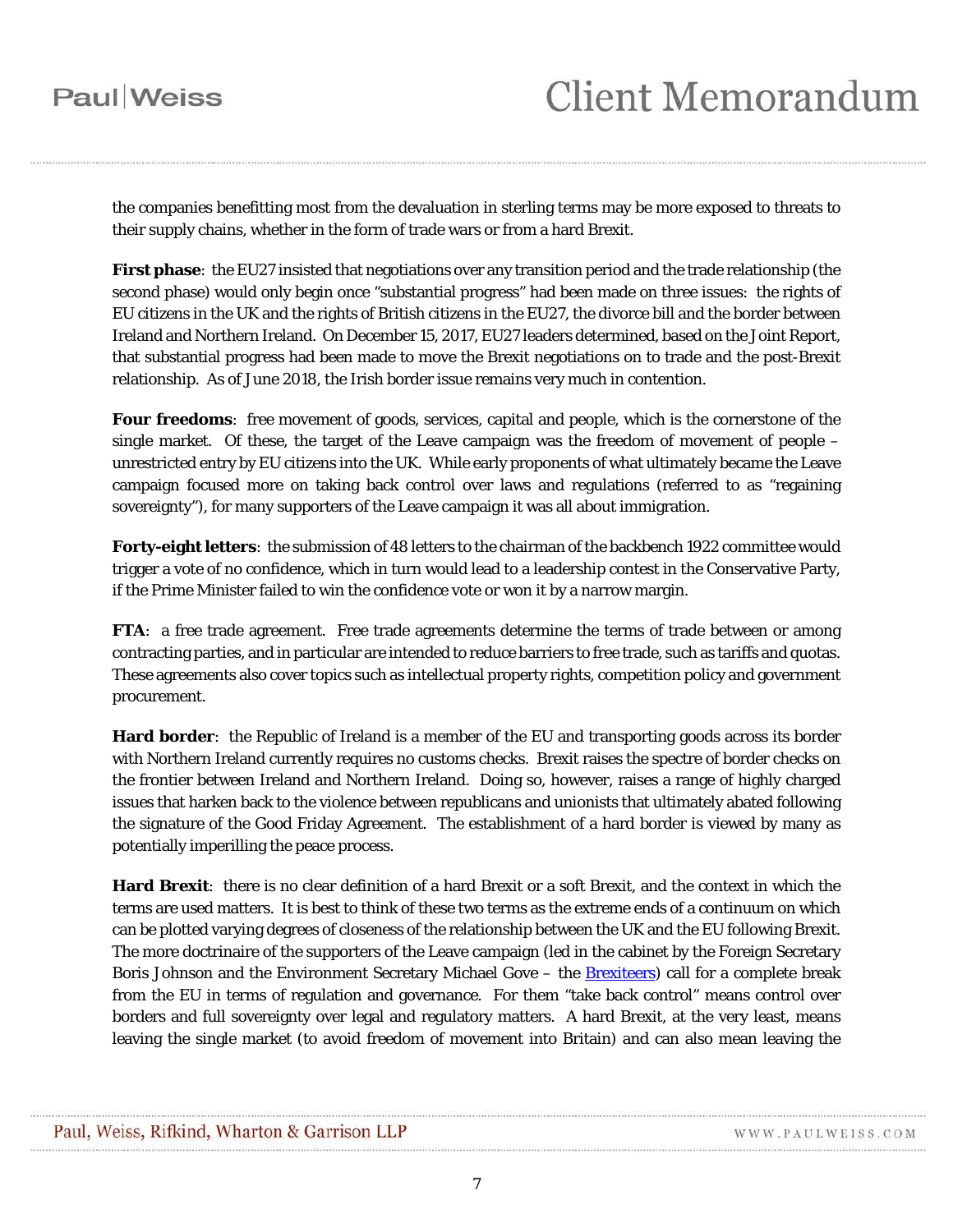customs union (to allow Britain to negotiate its own FTAs). A hard Brexit also excludes committing to any form of alignment with the EU. A hard Brexit could also result in the UK leaving the EU without any deal at all. With the developments in May and June 2018, the hard Brexit camp may be splintering, between those willing to agree to any deal that delivers Brexit, with the expectation of ironing out details after the fact, and those wanting to nail down all the terms before departure.

In the words of Boris Johnson, "What we need to do is something new and ambitious, which allows zero tariffs and frictionless trade, but still gives us that important freedom to decide our own regulatory framework, our own laws ... ." This at the moment flies in the face of the EU27 position, in the words of Michel Barnier, that "there won't be any cherry-picking. We won't mix up the various scenarios to create a specific one and accommodate [the wishes of the British], mixing for instance the advantages of the Norwegian model, member of the single market, with the simple requirements of the Canadian one."

**HMRC testimony**: in the midst of the debate over options to address the Irish border issue, the chief executive of the UK's tax authority advised the Commons Treasury Committee that the "max-fac" options preferred by Brexiters could cost UK businesses between £17-20 billion per year, the principal driver of which would be the cumulative cost of customs declarations. While HMRC views the alternative customs partnership approach as having a far lower cost, shortly after the HMRC testimony, the operator of the Channel Tunnel, Eurotunnel, weighed into the public debate by warning that either approach would result in severe disruptions for businesses and consumers that rely on timely delivery of goods. Others have followed suit and made similar arguments.

<span id="page-7-0"></span>**Joint Report**: the Joint Report from the Negotiators of the European Union and the United Kingdom Government on Progress during Phase 1 of Negotiations under Article 50 TEU on the United Kingdom's Orderly Withdrawal from the European Union. The issuance of the Joint Report was the basis on which the parties moved at the end of 2017 to the second phase of the negotiations.

**June 2017 elections**: the Prime Minister called a snap election, which was held in June 2017. The Prime Minister had expected to augment her slim majority to 100 to compel pro-European Conservatives to vote in line with the Conservative Party manifesto and deliver a hard Brexit. Instead, the Prime Minister lost her majority and was forced to enter into a "supply and confidence" arrangement with the DUP. Much of what has happened since June 2017 has been affected by the unexpected outcome of the election.

**Leaving the EU**: the choice presented in the June 2016 referendum was between remaining in the EU or leaving the EU. There was very little appreciation of the implications of leaving the EU and very little discussion of the details of any such exit. The referendum was not legally binding, and those opposed to leaving have long maintained that there was no reason why Theresa May, who was named Prime Minister following the resignation of David Cameron, should have interpreted the outcome as a mandate to also leave the single market and the customs union.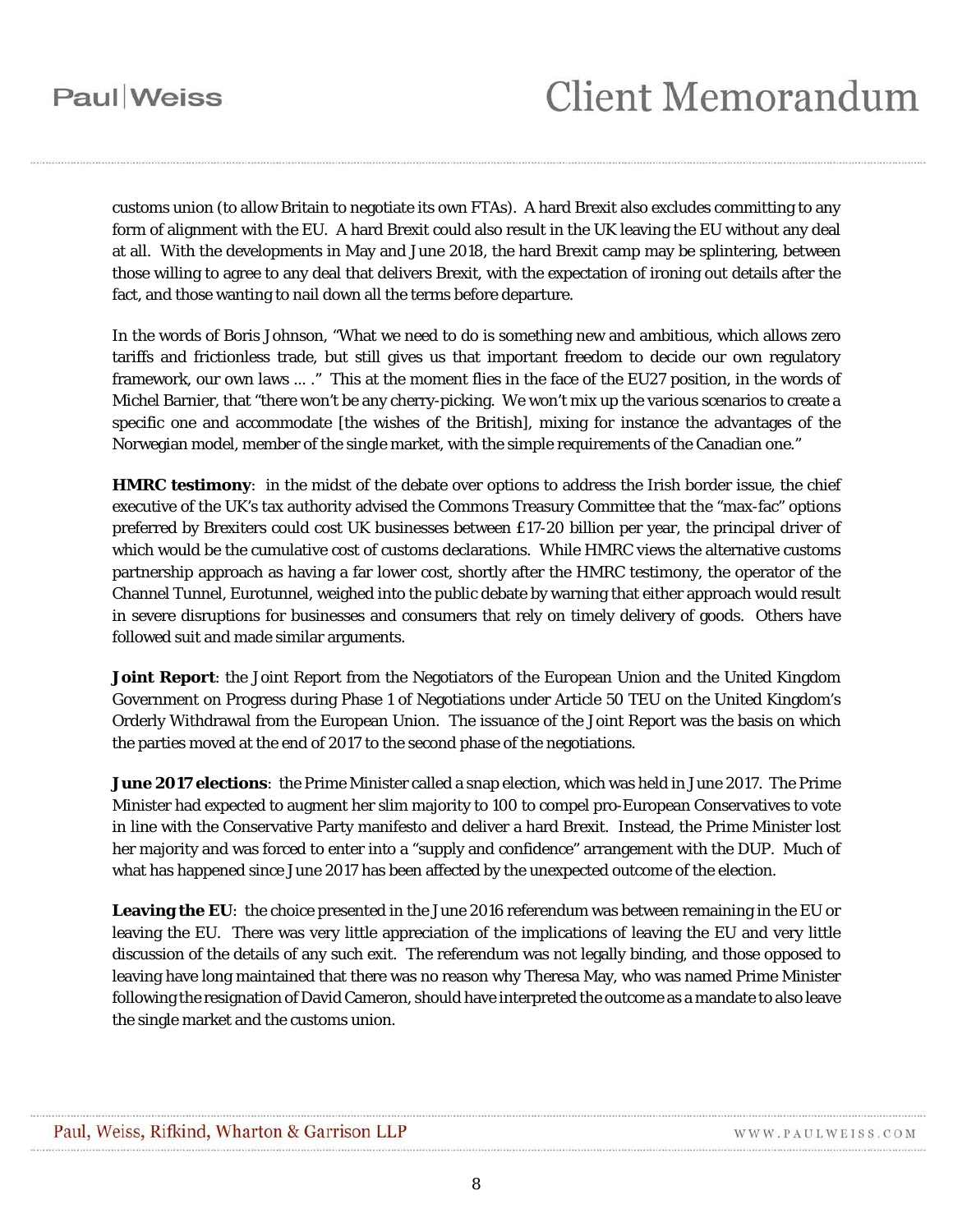<span id="page-8-0"></span>**Maximum facilitation** or **"max-fac"**: an arrangement proposed by the Brexiters that envisions a streamlined customs arrangement and a frictionless border between Ireland and Northern Ireland that would operate based on as yet unspecified technology, whereby goods would be traced and pre-cleared with tax authorities electronically. The UK would remain in a customs union until the technology could be developed and deployed. Many are sceptical that this arrangement is feasible in the next five to ten years (in part because of the complexity o[f rules of origin](#page-10-0) that would need to be catered for), and there appears to be little appetite for this proposal among the EU27.

**Meaningful vote**: an amendment to the Withdrawal Bill to give Parliament a "meaningful vote" on the terms of the exit, which in practice gives MPs the ability to approve the final Brexit deal before it becomes effective. The amendment specifically provides that the government cannot issue new regulations to implement Brexit without Parliament passing a new law to authorize them. The amendment does not give MPs the right to change the deal (as the deal can only be changed by negotiation between the UK and the EU27), to force the government to change the deal or to veto Brexit. The amendment does not eliminate the prospect of the UK crashing out of the EU and, in fact, may slightly increase the likelihood since a negative vote in effect means "no deal," as it is likely that there will be insufficient time for negotiators and the European Parliament to accept any changes prior to the Article 50 deadline. Se[e Withdrawal Bill,](#page-14-5) below. The amendment was approved by a vote of 309-305, which represented the Prime Minister's first defeat in the House of Commons.

<span id="page-8-1"></span>**Missing impact statements**: following statements made to the House of Commons by David Davis that the government had prepared 58 detailed impact statements of Brexit on various sectors of the British economy, a motion in Parliament was passed to compel the government to turn over these impact statements to the House of Commons Brexit select committee. After a lengthy delay, the government ultimately turned over a fraction of the impact statements, with heavy redactions, and conceded that the rest did not exist. The lack of what appears to be a meaningful assessment of the impact of Brexit on Britain has been severely criticised by supporters of a soft Brexit or no Brexit.

**MP**: member of Parliament.

**Net migration**: the difference between the number of immigrants to a country and the number of citizens emigrating from that country. In May 2017, the Prime Minister indicated that she wished to reduce net migration to the tens of thousands. In early December 2017, figures released show that net migration from the EU fell by the largest amount (from 336,000 to 230,000 during the 12 months ended June 2017, with three quarters represented by EU citizens returning to the continent) since records were first compiled.

<span id="page-8-2"></span>**No deal**:se[e Crashing out of the EU.](#page-3-1)

**Norway option**: refers to a trading relationship along the lines of that enjoyed by Norway, which would entail membership in both the EEA and EFTA. Norway is one of four members of EFTA. The UK, which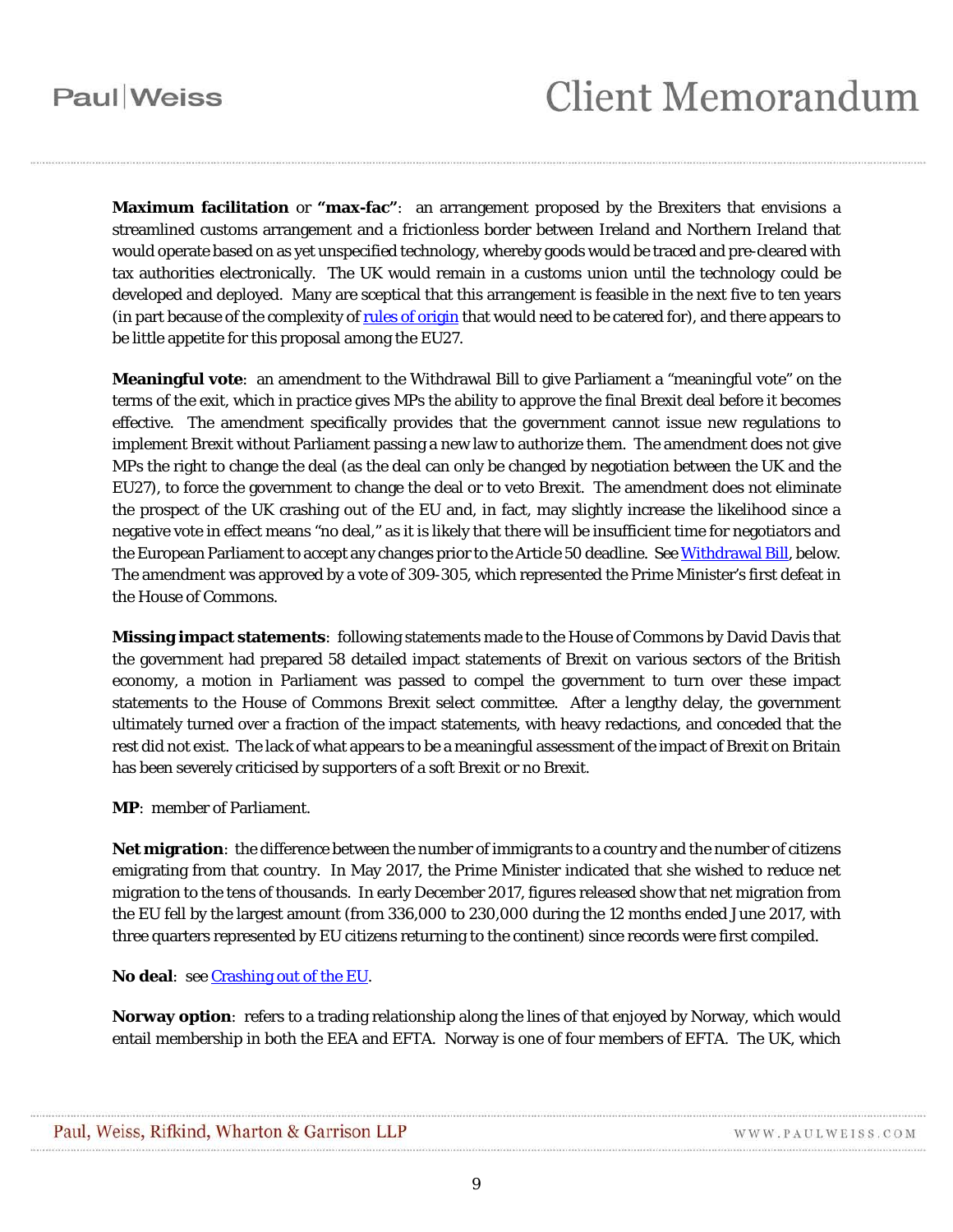left EFTA in 1972, could become part of the EEA as a member of EFTA, though becoming a member of EFTA would require the approval of the other states of EFTA (triggering approval of the parliaments of each of these states). Were the UK to join EFTA and rejoin the EEA (leaving the EU means the UK also leaves the EEA), it would not automatically become part of the various FTAs EFTA has with other countries. Non-EU members of the EEA, such as Norway, have nearly full access (without having a vote or a role in setting any of the rules) to the single market (only EU member states are members of the single market), but are not members of the customs union. Norway makes financial contributions to the EU and accepts a significant proportion of EU laws and regulations as well as free movement of people. By being outside the customs union, Norway can enter into trade deals with other countries. The Norway model does not sit well with the Prime Minister's commitment to take the UK out of the single market and the customs union.

<span id="page-9-0"></span>**October deadline**: October 2018, which the EU27 has set out as the deadline for the withdrawal agreement to be submitted to the European Council in order to provide sufficient time for the approvals to be obtained in each of the member states.

**Passporting rights**: the basis on which services today are provided across the EU. These so-called passporting rights are enshrined in a series of agreements that allow service providers licensed, and complying with rules, in one (the home) member state to be able to provide services throughout the EU without complying with further obligations that might otherwise be imposed by the host member state.

<span id="page-9-1"></span>**Red lines**: from the early days of the Brexit process (when the Prime Minister's principal slogan was "Brexit means Brexit"), policy positions have been set forth as immutable and non-negotiable, many of which now appear to have been crossed. The Prime Minister set forth her red lines in her acceptance speech in 2016 and with greater precision in her Lancaster House speech (in January 2017) in which she committed the UK to a hard Brexit in order to achieve her view of the mandate of the 52% of the voters who voted to leave the EU – to "take back control" of borders and the law. This would mean leaving the single market and the customs union, and leaving the jurisdiction of the ECJ. There was also an implied threat to turn the UK into a low tax, lightly regulated jurisdiction.

In early December 2017, "Brexiters" set out new red lines, including that the ECJ have no jurisdiction in the UK after March 29, 2019, that the UK be free to sign *and implement* FTAs during the transition period, that free movement of people into the UK end on March 29, 2019, and that the UK be exempt from *new* EU regulations during the transition period.

**Reshuffle**: in early January 2018, the Prime Minister reshuffled her cabinet. While some expected more drastic changes, the Brexiteers retained their portfolios. Many viewed the reshuffle as underscoring the Prime Minister's difficult political position, and some lamented the missed opportunity for the Prime Minister to use cabinet changes as a means of communicating her preferred Brexit outcome. Essentially the balance between those in favor of Brexit and those against remained unchanged, and the failure to enhance one side or the other has raised questions about whether the Prime Minister had decided, even at

WWW.PAULWEISS.COM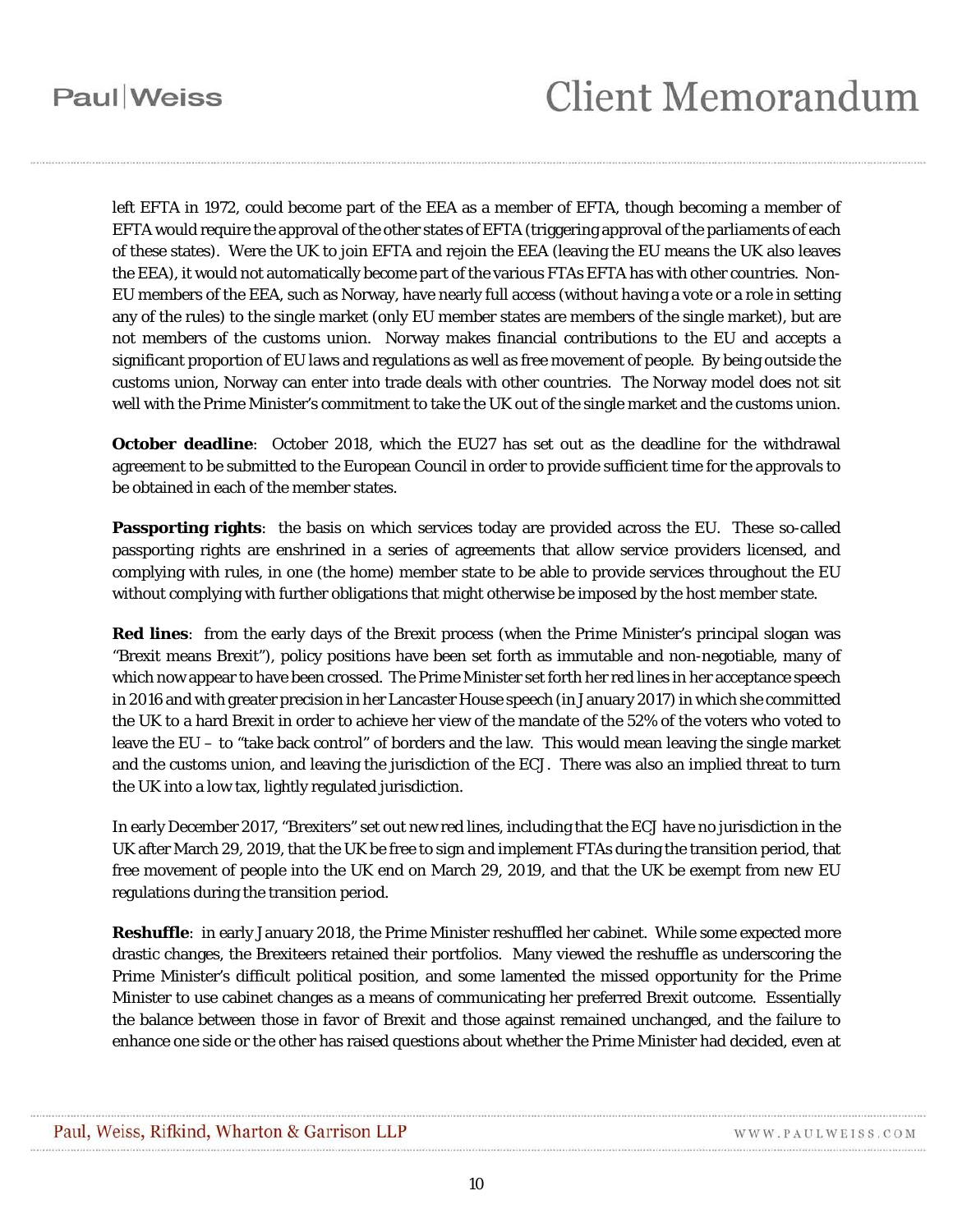## **Client Memorandum**

this late date, on the preferred outcome or, if she had, whether she feels she has the authority to push it through. The political calculus has been further complicated by various resignations of senior ministers.

<span id="page-10-0"></span>**Rules of origin**: in order to benefit from preferential trade terms in an FTA, exporters must establish that the goods being exported originate in the exporting country or had a substantial work done to assemble them in the exporting country. In short, if the UK and the EU were to enter into an FTA, to obtain preferential access to the EU UK exporters would have to show their goods were made in the UK (unless the goods are exempt). With global supply chains being what they are, rules of origin are tremendously complex, reflecting how products are assembled (and where). It is estimated (by the Society of Motor Manufacturers and Traders), for example, that approximately 44% of the components in a car assembled in the UK are sourced from UK suppliers; however, only between 20-25% of these components actually are manufactured in the UK. Approximately at least 50-55% by value of the goods must be locally sourced for preferential treatment. These rules create various challenges: the need to meet local content requirements and also the costs associated with obtaining certificates of origin and related administrative and audit costs. The UK can avoid these rules if it remains in a customs union with the EU (since there would be no tariffs imposed on goods traded between the UK and the EU and, in fact such goods would be deemed "EU content" relative to third countries; tariffs are imposed only once goods cross the common external border).

**Second phase**: negotiations over the transition period and the future (*i.e.*, trade) relationship with the EU, as well as any unresolved issues from the first phase. The Prime Minister expected these would start "straight away" (as in mid-December 2017) following confirmation by the European Council that sufficient progress had been made on the three phase one issues, but the European Council negotiating guidelines issued December 15, 2017 envisioned the following sequence:

- January: the European Commission issues recommendations as to the transition arrangements, and, to the extent the future relationship is addressed, it will be set out in terms of the vision rather than the specific details;
- January—March: the European Commission develops guidelines for the future relationship to be agreed at the next summit of the European Council, in mid-March; and
- after the March summit: negotiations begin on the future relationship, principally trade but also addressing the transition period as well as security, defense and justice, reflecting the terms set out in the Joint Report. During this period, the parties may agree to extend the two-year transition period. There are European Council summits scheduled for June 28, October 18 and December 13.

While the Brexiteers believe it is feasible to negotiate and sign a trade agreement by March 29, 2019, many others merely expect agreement on principles by that date. The Brexiteers also have called for the right to negotiate their own FTAs with other countries during the transition period, but that has met strong resistance from the EU27.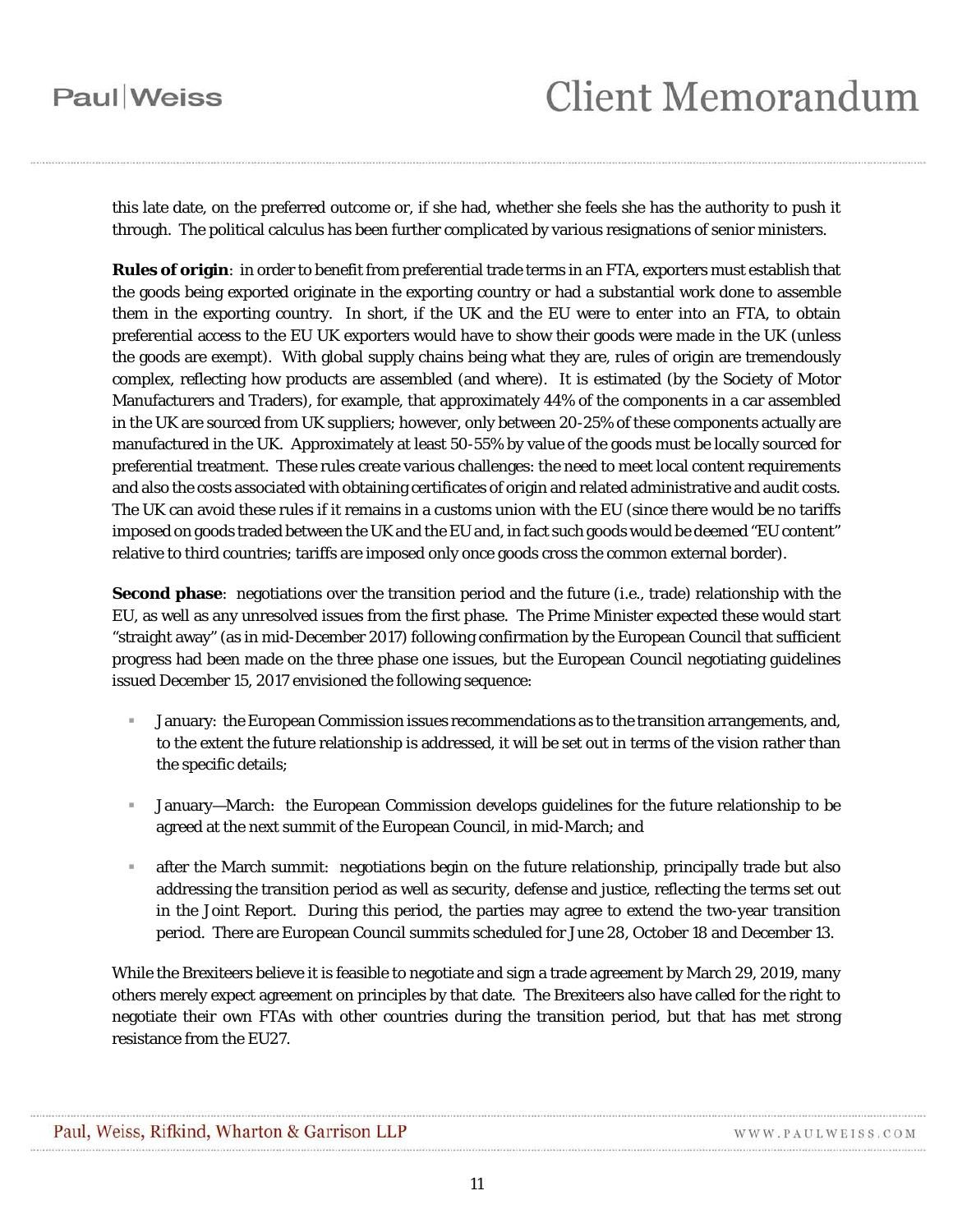**Second referendum**: some critics of the entire Brexit project have called for a second referendum as the only realistic means of preventing Brexit. The government has steadfastly rejected the idea of a second referendum. Supporters point to recent polling data that show a growing margin of the electorate in favor of remaining in the EU, when undecided voters are excluded. The increase in the numbers of those opposing Brexit is attributable to those who did not vote in the 2016 referendum (particularly younger voters), many of whom voted for Labour in the 2017 snap election. At present, there is no clear choice available to British voters as between Labour and Conservatives on the question of Brexit.

In mid-January 2018, former UKIP leader Nigel Farage, in a surprise move, said he was coming round to the view that a second referendum may be necessary to put the issue of Brexit firmly behind the country. Shortly thereafter, he announced that he was concerned that the Leave camp might lose that second referendum, reversing his earlier view that the Leave camp would win the second referendum by an even larger margin than the 52-48 win in 2016.

Beginning in May 2018, a coordinated effort among the disparate Remain groups appears to be coalescing around the idea of a People's Vote – one form of which contemplates the vote of Parliament on the withdrawal agreement as an advisory one, to be followed by a referendum on the withdrawal agreement.

<span id="page-11-1"></span>**Services**: the UK is reported to be the second largest exporter of services, after the United States. Services account for 45% of total exports from the UK, the largest component of which is financial services (though by no means even the majority). The UK maintains a trade surplus in services. The challenge is that, in contrast to goods, there is no single regime for services, and the FTA models being considered do not adequately address the services that matter most to the UK. Frictionless trade in services depends on accommodations in respect of non-tariff barriers, including licensing and regulation. The House of Lords Europe Committee called the EU single market the "most integrated regime for services trade in the world." The UK had a surplus in financial service exports in excess of £20 billion last year, though digital services are also becoming more significant. See generally, "Services: the 'dark matter that matters' in trade with the EU," *Financial Times* (December 18, 2017). As possible solutions for trade move in the direction of a single market for goods, commentators note that many goods also have service components.

<span id="page-11-0"></span>**Single market**: also known as the internal market, and formerly known as the common market, stands at the centre of the EU. Membership in the single market implies accepting the four freedoms. The single market removes barriers to trade (both goods and services) and harmonizes national laws at the EU level. The single market should not be confused with the customs union.

**Soft Brexit**: if Brexit cannot be avoided, the fall-back position for the proponents of a soft Brexit in the cabinet (the Chancellor, Philip Hammond, and the Business Secretary, Greg Clark) is an arrangement that could include remaining in the customs union and the single market, or perhaps only in the customs union. A soft Brexit envisions providing some accommodation on free movement into the UK. The soft Brexit faction worries that further intransience on the part of the EU negotiators could result in no deal. At Davos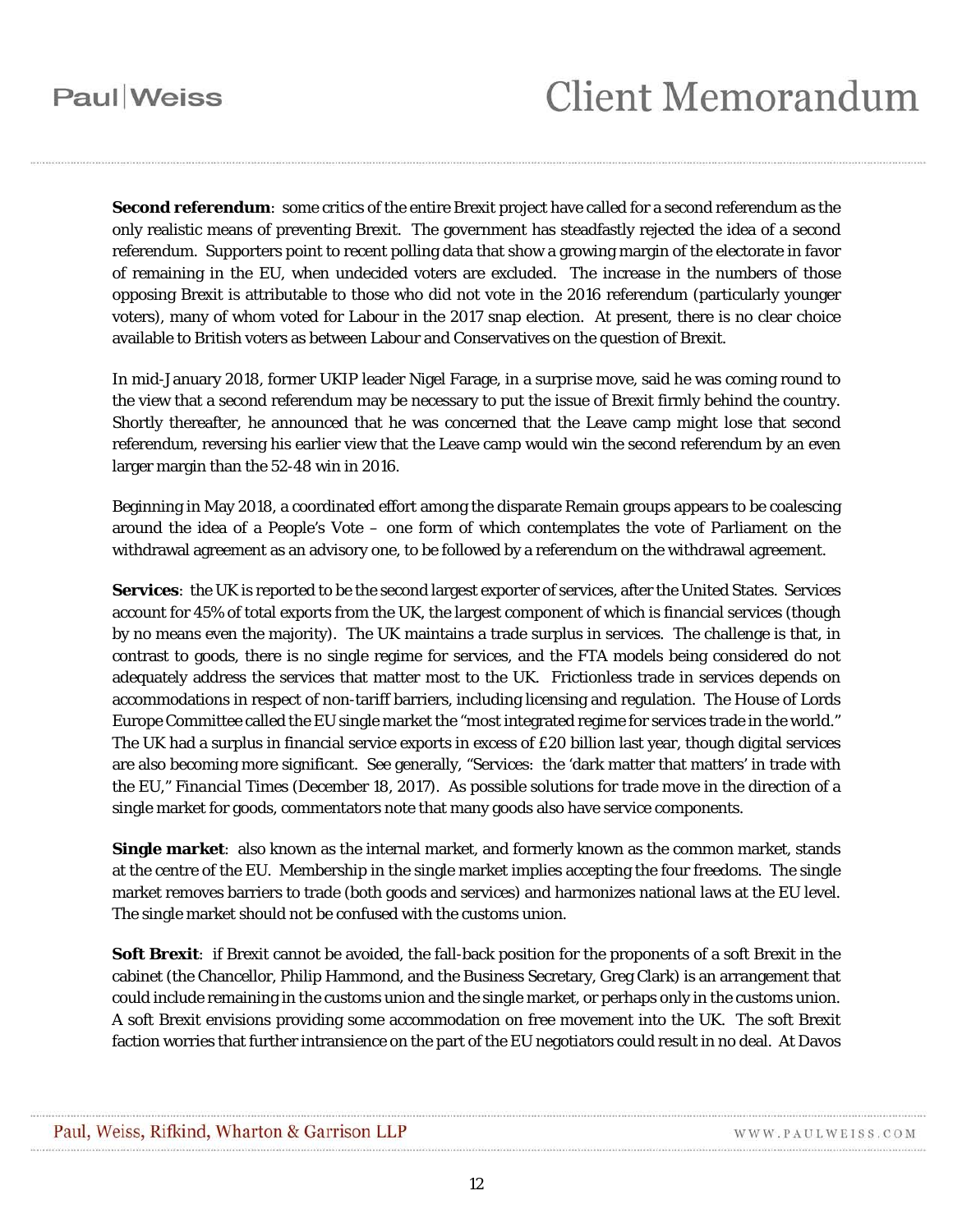earlier this year, in an effort to assuage the fears of the business community in Britain that the country would lose frictionless access to the EU, as well as the fears of the EU27 that Brexit would prompt Britain to become a loosely regulated, low-tax jurisdiction, the Chancellor stated that Britain wished to stay closely aligned with the EU and that material differences in regulation between the UK and the EU would be "modest." This produced outrage on the part of the Brexiteers and earned a rebuke from the Prime Minister.

**Special Relationship**: the longstanding geopolitical relationship between the US and the UK has in diplomatic and academic circles been referred to as the "special relationship." Eager to curry favor with the then new US President, the Prime Minister was the first foreign leader to visit Washington. A key objective of that meeting was to ensure that Britain would stand, not last in line (as former President Obama had threatened during the referendum campaign), but first in line for a new FTA. The deterioration in the public relationship between the two countries, as well as the prospect of a looming trade war, calls into question whether one of the proffered benefits of a hard Brexit (namely the ability to negotiate favorable trade agreements with key trading partners around the world) might in fact still be on the table. Uncertainty in respect of the ability to negotiate an arrangement that benefits the UK could prompt more ministers to favor remaining in the EU customs union.

**Third country status**: when the UK leaves the EU, regardless of the nature of the trading relationship, the UK will be, and will be treated as, a third country, and there is little flexibility under in the EU ecosystem to be more accommodative. As the former chief UK diplomat to the EU [Sir Ivan Rogers](#page-15-0) has noted,

There is no legal status of 'being a third country which used to be a member and therefore can be treated radically better than other third countries.' There is no legal 'half way in, half way out' option for either the Single Market or the Customs Union. There is therefore an asymmetry. If you are in, you can, within constraints, negotiate bespoke arrangements, carve outs, opt-outs, opt back-ins, and so forth. But once you are out of the legal architecture of the EU, the scope for bespoke arrangements is massively diminished. … You simply cannot, with any honesty or coherence, make an argument for taking back control and full autonomy of decision-making on the UK side of the Channel, and simultaneously argue for the EU27 to restrict to a certain extent its own autonomous decision-making precisely in order to give you, a non-member of the club, a real say in the direction of its policy.

**Top down/bottom up approaches**: as businesses focus on the post-Brexit trade relationship with the EU, ministers are offering different solutions. The hard Brexit camp envisions a bottom up approach that starts with a clean slate of total regulatory divergence and adds sectors (via an opt in) as to which regulatory alignment with the single market would be acceptable, while the soft Brexit camp has the opposite view, favoring maximum regulatory alignment with the EU, with opt outs kept to a minimum. A variation on the theme has been attributed to *Olly Robbins*, namely a three-pronged approach: some sectors being fully converged, some sectors being fully exempt from EU regulation and a third group being aligned as to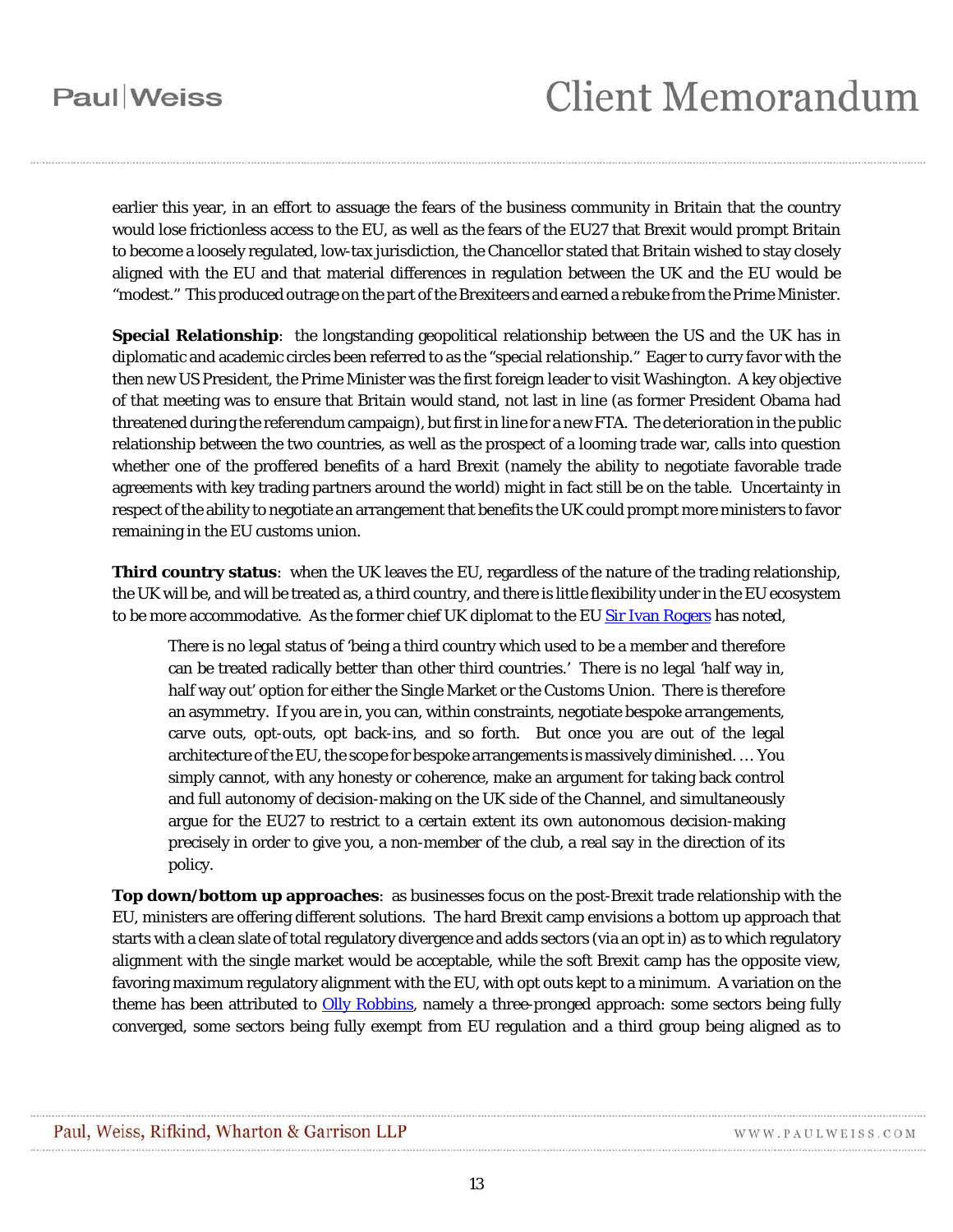objective, achieved through divergent means. These all need to be viewed for the moment in light of the EU27 position against any [cherry-picking.](#page-2-1)

<span id="page-13-0"></span>**Transition period** or **implementation period**: a concept supported by the proponents of a soft Brexit to allow time to prepare for withdrawal. In fact, most believe this period will also be needed to complete negotiations over the trade relationship. The EU27 have stated that during this period the status quo (what Michel Barnier calls the "complete architecture" of the EU) should be maintained as a practical matter, with one critical exception. During this period, the UK technically would have ceased being a member state of the EU, would have left the customs union and the single market and would have no input into EU decisionmaking. However, all existing rules and regulations, as well as any new rules and regulations adopted in the EU, would continue to apply, as would ECJ jurisdiction. The period could end at the end of 2020 or in 2021.

Underscoring the view of the EU27, the European Commission published additional negotiating directives on December 20, 2017 (supplementing European Council directives issued in May 2017), recommending that for purposes of arrangements during the transition period (which in its view should end December 31, 2020) there should be no "cherry-picking" by the UK; the UK should be subject to all existing, and any new, EU laws and rules (including the four freedoms); ECJ jurisdiction should continue; and the UK should have no voice in EU institutions. See als[o Council Supplementary Directives.](#page-2-2)

As a reminder of the complexities ahead, Michel Barnier has reiterated that, while a trade agreement could be agreed during the transition period with the EU, it would still need to go through the full ratification process. According to Barnier, any FTAs agreed, during this period, by the UK with other countries could only enter into force at the end of the transition period. As for EU FTAs with other countries, Barnier has noted that, during the transition period, the UK would not automatically be covered by approximately 750 bilateral agreements currently in place with the EU.

Pro-EU camps in London view a two-year transition period (or a shorter period if the EU27 position prevails) as providing too little time to untangle all the relationships that would necessarily be required to give effect to most forms of Brexit.

**White paper**: originally expected before the June 2018 European Council summit, the government's blue print for the future relationship with the EU will be published after the summit. Commentators believe it will be released on July 9. The rumored 130-plus page policy paper – advertised (in the words of David Davis) as including "detailed, ambitious and precise explanations of [the UK's] positions" – is expected to cover the customs relationship as well as security, financial services, fisheries and aviation. The delay is generally attributed to the failure of the cabinet to agree on a common approach on customs arrangements (as between the customs partnership and maximum facilitation).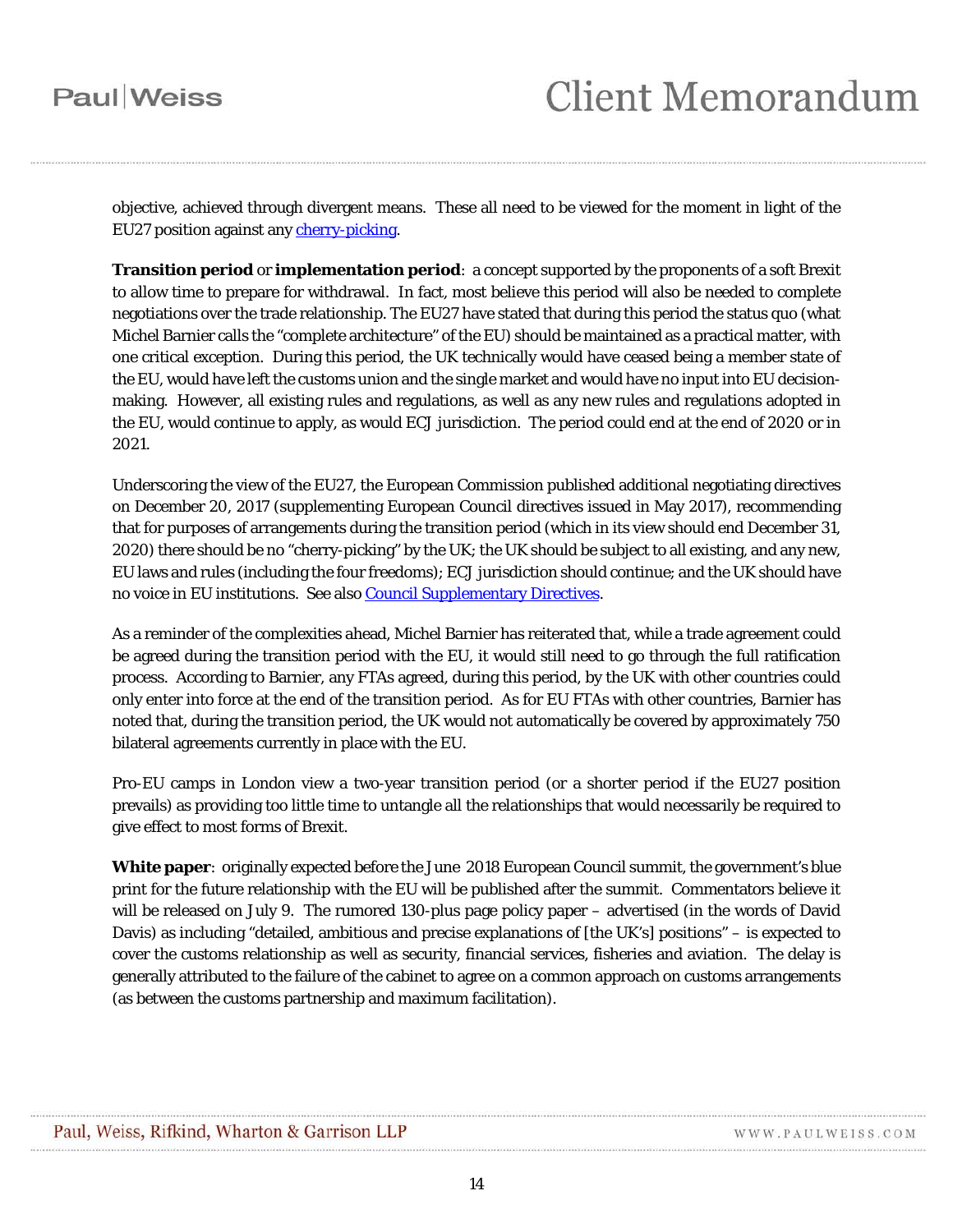<span id="page-14-0"></span>**Withdrawal agreement**: Article 50 calls for the negotiation of an agreement "setting out the arrangements for [the UK's] withdrawal, taking account of the framework for its future relationship with the [EU]." This agreement will be the subject of negotiations between the EU and UK, and is not expected to be finalized until all negotiations are complete.

**Withdrawal Agreement and Implementation Bill**: enshrines the withdrawal agreement into domestic English law through primary legislation and will cover both the withdrawal arrangement and the transition period; it will be separate from the Withdrawal Bill.

<span id="page-14-5"></span>**Withdrawal Bill**: colloquial reference to the European Union (Withdrawal) Bill 2017-19, formerly known as the Repeal Bill or Great Repeal Bill. The legislation repeals the 1972 European Communities Act and transposes into domestic UK law existing EU law. The Withdrawal Bill, which is one of eight pieces of legislation identified in the Queen's Speech in June 2017 as necessary to implement Brexit, was approved on June 20, 2018. On the key question of the meaningful vote, both houses accepted the government's amendment in lieu which sets out how Parliament will approve the withdrawal agreement and that, if it does not approve, a minister will make a statement setting out how the government "proposes to proceed" within 28 days. In addition, the government accepted that the House of Commons would have a vote on a motion "in neutral terms" (meaning it would not be subject to amendment) to consider this ministerial statement. It would also have a vote on a motion "in neutral terms" to consider a ministerial statement if no deal is reached with the EU by January 21, 2019.

#### **The Players**

<span id="page-14-3"></span>**Barnier, Michel**: the lead negotiator for the EU27.

<span id="page-14-4"></span>**Brexiteers**: leaders in the cabinet of the Leave Campaign and now associated with what has become the hard Brexit position. They include Michael Gove and Boris Johnson, as well as David Davis, Liam Fox and Garvin Williamson. The Brexiteers and the more hard-line "Brexiters" in the Conservative Party (MPs) recently (December 19, 2017) have drawn additional [red lines.](#page-9-1)

**Corbyn, Jeremy**: leader of the Labour Party.

<span id="page-14-2"></span>**Davis, David**: the head of the Department for Exiting the European Union and the formal lead negotiator for the British on Brexit.

<span id="page-14-1"></span>**DUP**: the Democratic Unionist Party in Northern Ireland. The DUP has a support agreement with the Conservatives to provide the government with the votes necessary to achieve a narrow majority if all Conservatives vote with the government. The DUP supports Brexit but is steadfast against the imposition of a hard border between Northern Ireland and Ireland. Moreover, the DUP is opposed to any arrangement that applies only to Northern Ireland and not the entire country (that is, an agreement that, when the UK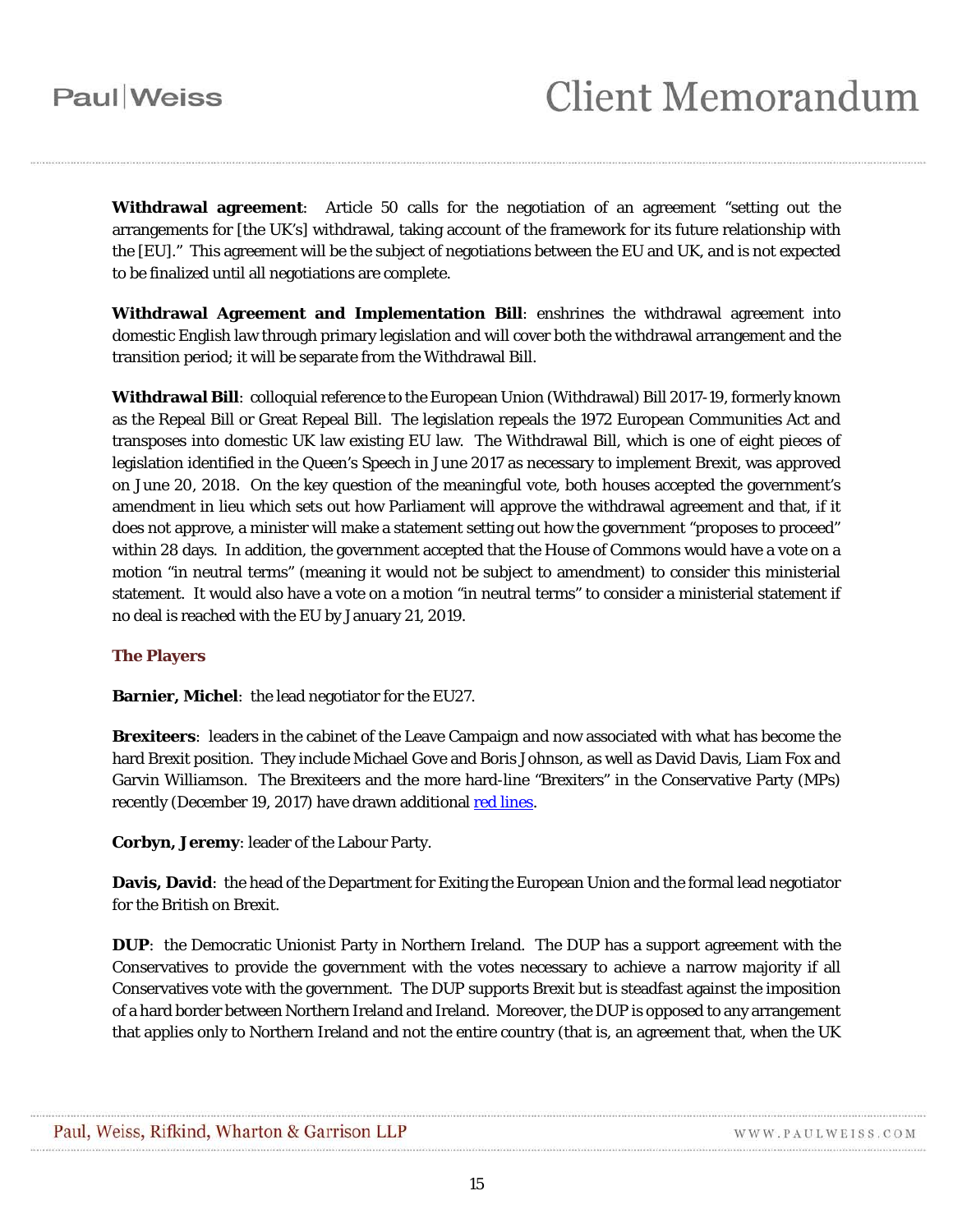leaves the EU, Northern Ireland would have a separate, aligned set of arrangements). An eleventh hour deal with the DUP and Ireland rescued the first phase of the negotiations.

**European Research Group** or **ERG**: a single issue research group for the Conservative Party, led by Jacob Rees-Mogg. That single issue is the withdrawal of the UK from the EU.

**Farage, Nigel**: the former leader of UKIP.

**Gove, Michael**: the Environment Secretary and one of the Brexiteers.

**Grieve, Dominic**: a Conservative MP and the former Attorney General, who led the rebellion over the meaningful vote amendment, which saw 11 Conservatives defect to pass the amendment providing for the vote. However, as part of the final vote on the Withdrawal Bill, Grieve failed to support his own second amendment, which would have given Parliament the right to decide what happens if the House of Commons rejects the eventual Brexit deal.

**Fox, Liam**: the Secretary of International Trade and one of the Brexiteers.

**Hammond, Philip**: the Chancellor of the Exchequer and part of the soft Brexit faction.

**Johnson, Boris**: the Foreign Secretary and one of the Brexiteers.

**Juncker, Jean-Claude**: the President of the European Commission.

**Prime Minister**: Theresa May.

**Rees-Mogg, Jacob**: Conservative backbencher aligned with the Brexiteers and rumoured to be part of a dream team with Boris Johnson and Michael Gove to challenge the Prime Minister. Rees-Mogg, who also heads the Conservative's pro-hard Brexit European Reform Group, has accused the Treasury of "fiddling the figures" in its Brexit forecasts in the reported hope of pushing the government to accept a customs union arrangement with the EU. The forecasts were included in a report leaked to the media that showed that growth would be lower in each of three possible Brexit scenarios than if the UK remained in the EU.

<span id="page-15-1"></span>**Robbins, Oliver (Olly)**: formerly David Davis' principal deputy, reports directly to the Prime Minister as her Brexit advisor and is credited with taking the lead on the Joint Report and on subsequent key initiatives.

<span id="page-15-0"></span>**Rogers, Sir Ivan**: formerly the UK Permanent Representative to the European Union who resigned in January 2017.